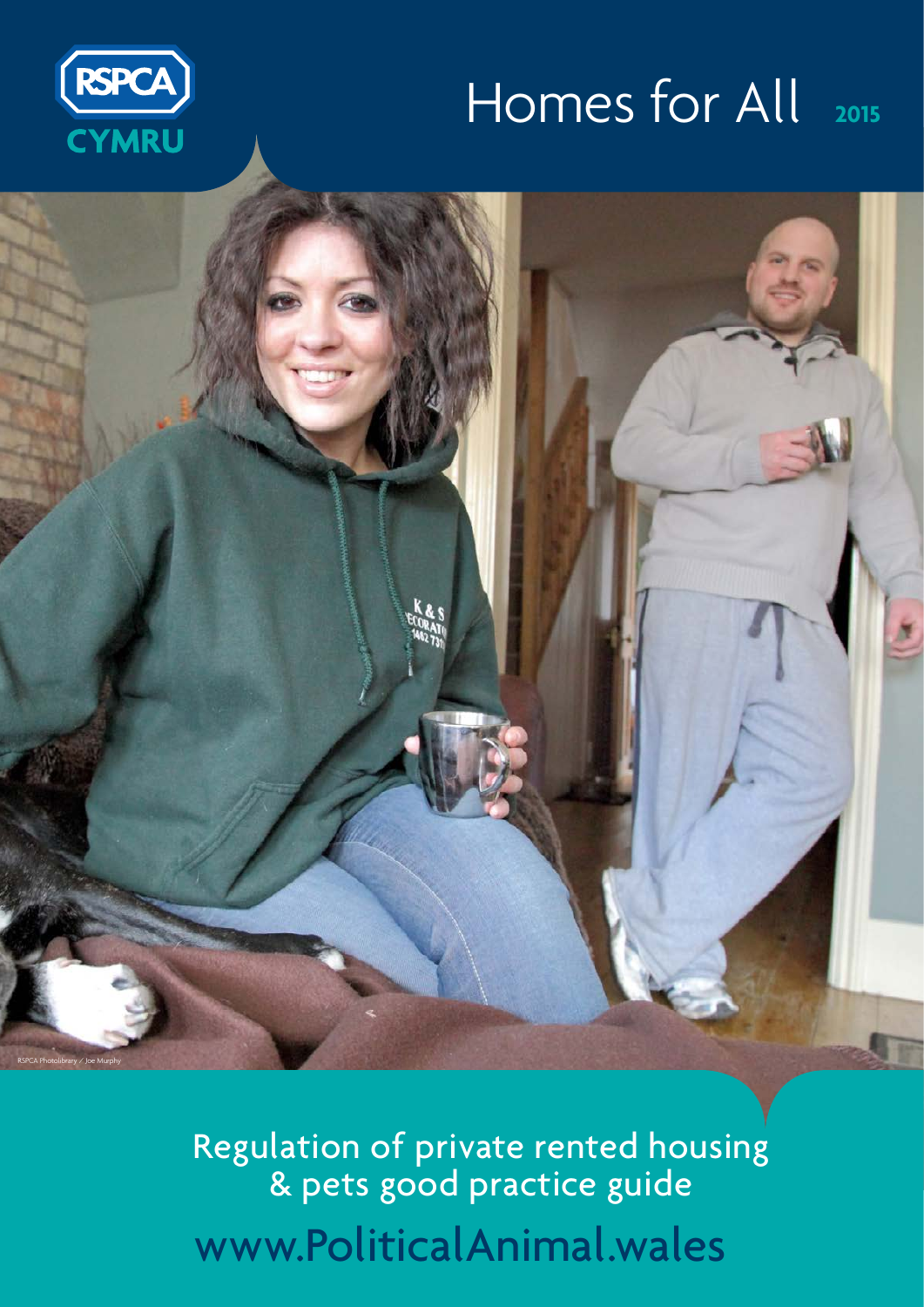### homes for all

#### *Regulation of Private Rented Housing & Pets Good Practice Guide*

*The multitude of challenges faced in relation to animals and housing is a key consideration for RSPCA Cymru. Issues concerning animals within the private rented sector are often very similar*  to those within social housing, and warrant equal focus and discussion, in the interests of the *animal, tenant, landlord and wider community.*



Wales' private rented sector has grown substantially in recent years, and trends indicate the sector will continue to grow. Between 2001/02 and 2011/12, the dwelling stock and tenure estimates of privately rented accommodation increased from 7 percent to 14 percent<sup>1</sup>. With 47 percent of households in Wales owning at least one animal<sup>2</sup>, and pet ownership higher than in the UK as a whole<sup>3</sup>, it is highly likely that the number of people seeking to keep pets within private rented accommodation will continue to climb in Wales.

The Housing (Wales) Act 2014 introduced the registration and licensing of all landlords/agents in Wales. This offers a unique opportunity to promote to the sector some of the key issues which should be considered regarding the keeping of pets in private rented accommodation, simultaneously breaking down the stigma and fear some landlords have in allowing this. The benefits of this are potentially significant for landlord, tenant and animal.

Whilst there is no legal obligation for landlords in the private rented sector to adhere to implement practices like those contained within this 'Homes for All' Guide, much of this guidance can be implemented by private landlords with only minor resource implications. Yet the longer-term benefits can be hugely significant, including protection for the property, increasing the chance of a successful letting arrangement and driving up standards of animal welfare.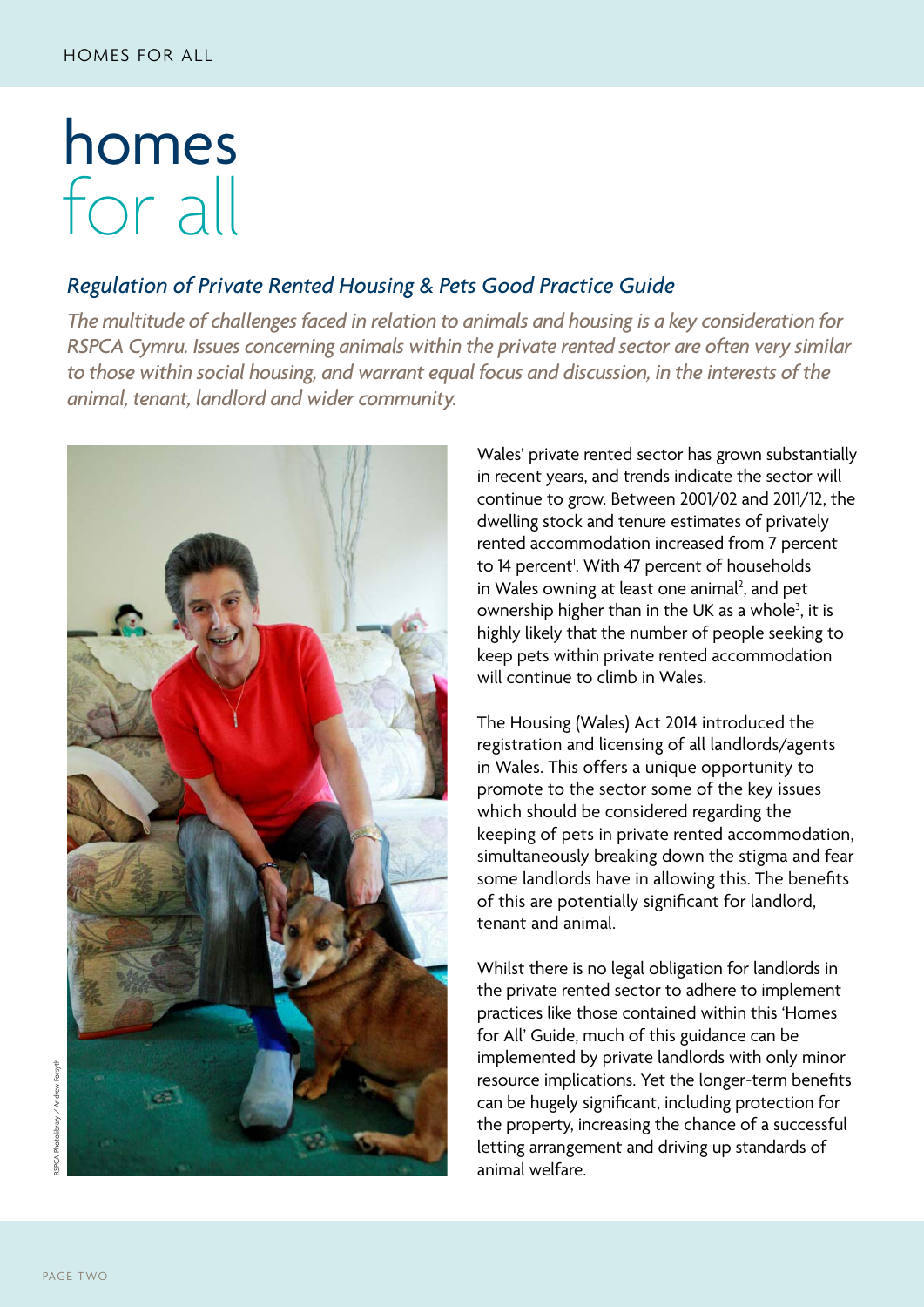# requests for keeping a pet

*Worryingly, reports and industry trends indicate that pets are often an unintended victim of society's increased need for private rented housing4 . Owners often find it difficult to find suitable rented accommodation which is prepared to accept requests for pets.* 

*RSPCA Cymru urges private landlords to be flexible and consider requests from tenants to keep pets on a case-by-case basis, where facilities exist for the proper care of each animal.*



Landlords may be apprehensive about taking such requests, through fear of an animal damaging the property, or causing a nuisance. However, if managed correctly, allowing the keeping of pets can yield wide-ranging social benefits, promote responsible animal ownership and facilitate happy, healthy tenants. This can benefit the landlord by helping to maintain longer-term, successful letting arrangements.

It is also hoped this would reduce instances of animals being unnecessarily given up or, in extreme cases, abandoned.

Rental properties that allow pets, where appropriate, are likely to be more desirable properties. The high levels of pet ownership in Wales, and the growth of the private rented sector, suggests demand for such accommodation is likely to grow. As such, landlords may find it easier to occupy properties if an appropriate, welfarefriendly policy with regards to the allowing of pets is in place.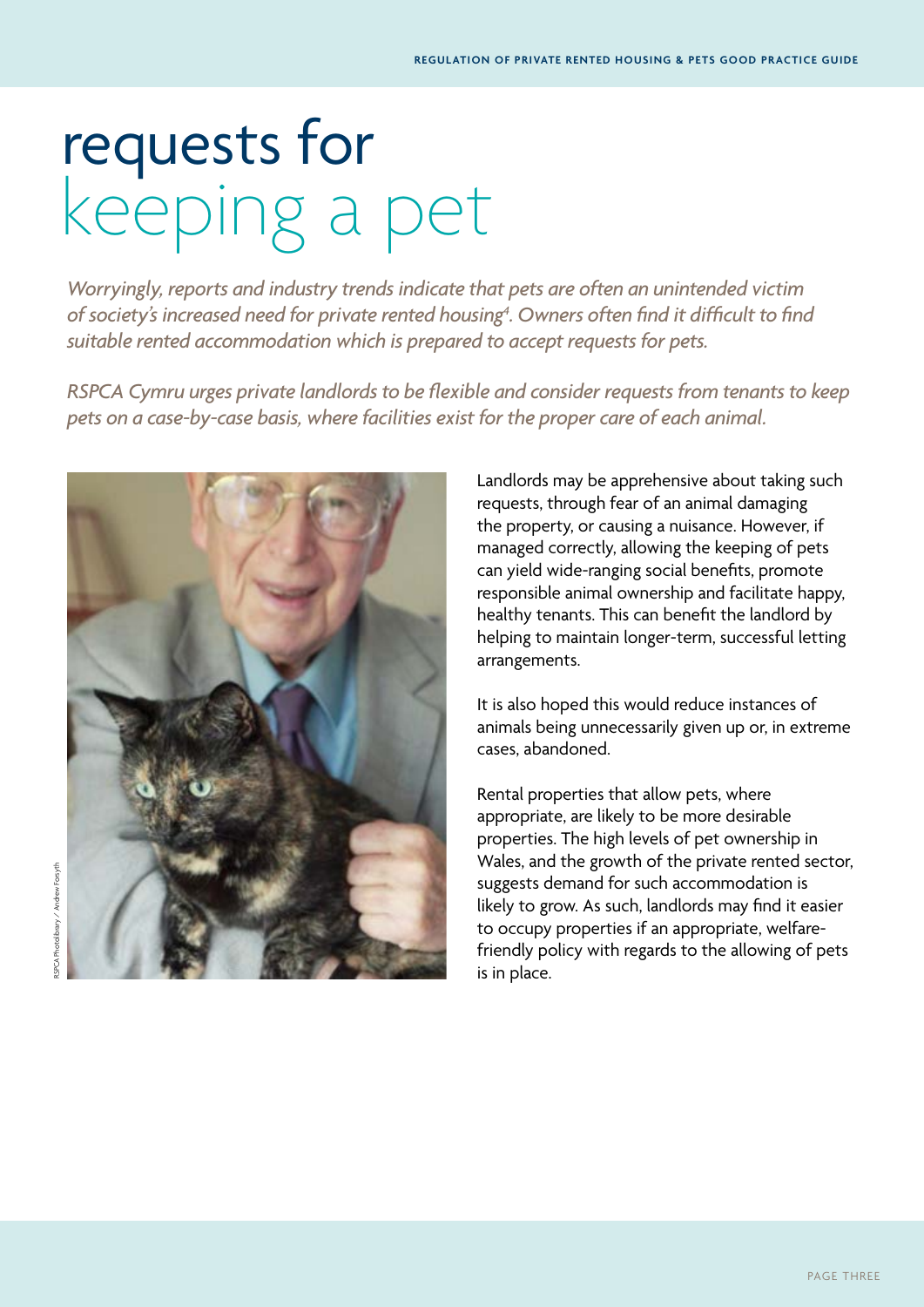## setting up a tenancy

*Whilst a tenancy is being set-up, it is important necessary discussions between landlord/agent and prospective tenant(s) with regards to animals being kept at the property take place.* 

This can prevent unforeseen circumstances or disagreements arising, and help protect the welfare of the animals involved. Prospective tenants should clearly understand whether pets will be allowed

at the property at the start of the tenancy, and appreciate other associated conditions related to the keeping of animals at the property.

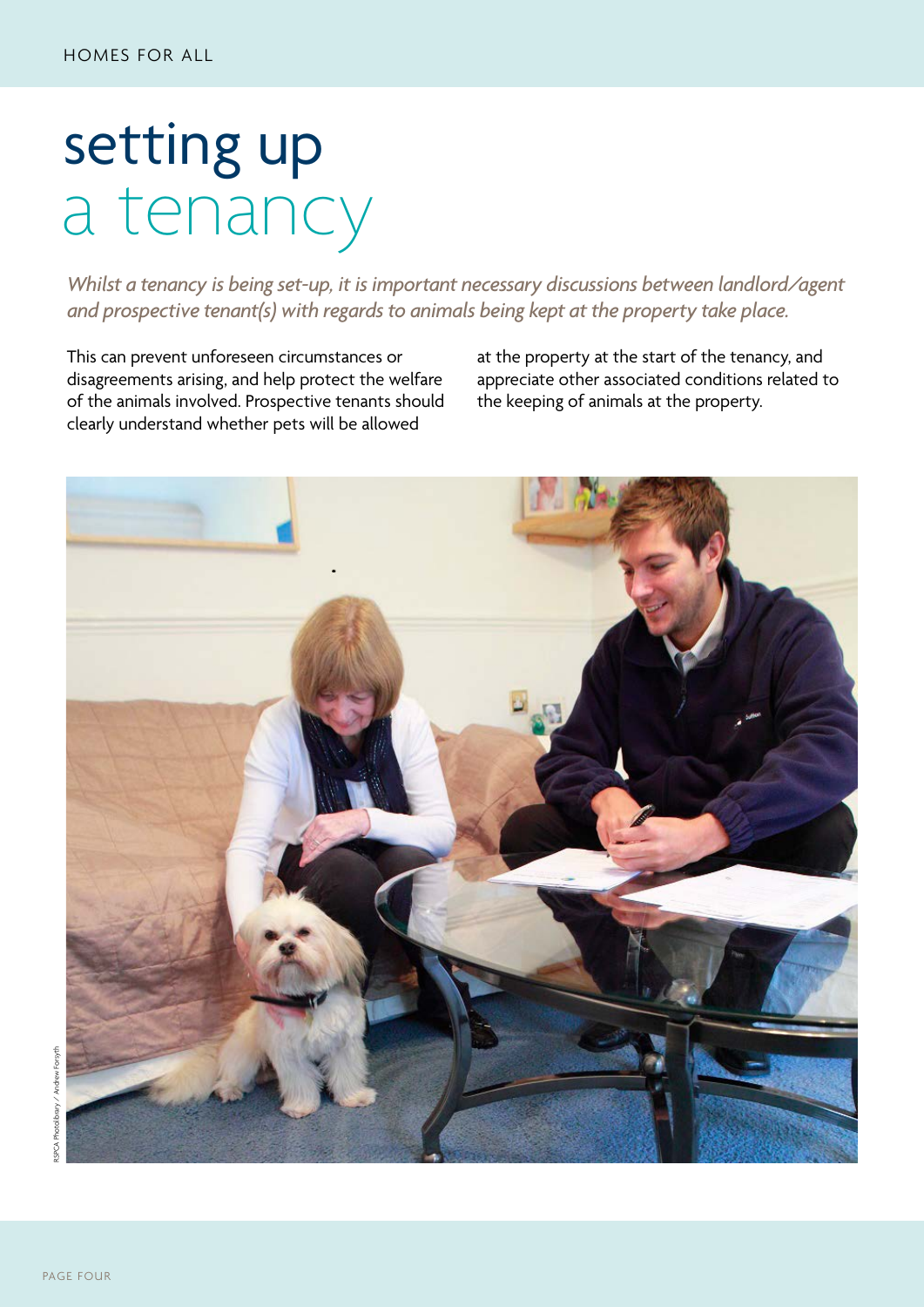# pets policy & tenancy agreements

*To avoid issues from escalating, and to best ensure a successful tenancy arrangement involving pets at the property, RSPCA Cymru recommends the introduction of a clearly-defined procedure into the Tenancy Agreement, or development of an associated Pets Policy, which clearly outlines rules and conditions concerning the keeping of pets at the property.*

Whilst some landlords may make verbal agreements, placing such conditions in writing provides much-needed clarity and ensures the Policy can later be referred to. Such a written agreement should clearly outline the expected behaviour of tenants with regards to pets at the property, what is required of them as responsible owners (including their legal obligations), and the consequences of failing to adhere to such a policy. Any policy should be reasonable and proportionate and enforced fairly and consistently.



#### *Provisions should detail:*

- An owner's legal responsibilities to ensure the welfare needs of the animals in their care under the Animal Welfare Act.
- Where appropriate the number and/or species of animals allowed at the property.
- The process which will be adopted if unauthorised pets are discovered at the property.
- A ban on activity such as animal breeding or pet vending from the premises.
- That an owner must ensure the pet does not cause a nuisance or be used in a manner which could be deemed anti-social.

Landlords should avoid placing strict, overlyarbitrary limits on the number of animals which can be based at a property. The primary consideration should be whether the prospective tenants can meet the welfare needs of the animals concerned within the property.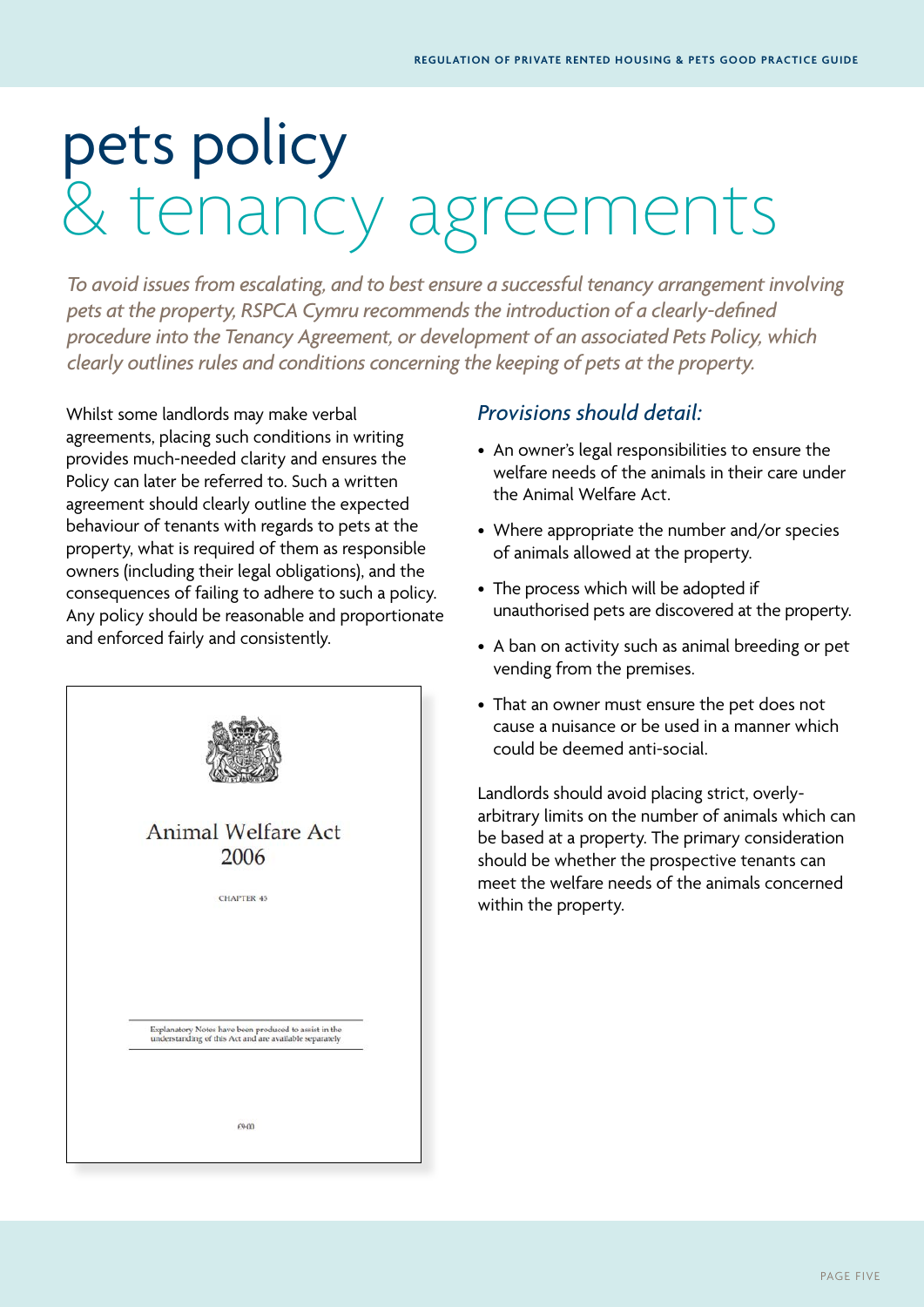### an owner's legal responsibilities

*All tenants responsible for pets have a legal requirement to meet the welfare needs of their animals, under section 9 of the Animal Welfare Act (2006). As defined in legislation, the five welfare needs of animals include:*

- Its need for a suitable environment
- Its need for a suitable diet
- Its need to be able to exhibit normal behaviour patterns
- Any need it has to be housed with, or apart from, other animals, and
- Its need to be protected from pain, suffering, injury and disease

The Welsh Government's relevant Codes of Practice, produced under Section 14 of the Animal Welfare Act 2006 offer practical advice that could help tenants understand and meet the welfare needs of their animals. They could be promoted as a way to ensure an owner understands their legal responsibilities. The Codes *"give practical advice to help owners and keepers to understand the welfare needs of their animals, which they are legally obliged to fulfil"5 .* 

Landlords should make tenants aware of the existence of these documents for cats, dogs,

rabbits and, where necessary, equines. It would be straightforward to signpost to the Codes within any Tenancy Agreement, and this could potentially protect the property, as well as tenant and pet. Copies are available bilingually on the Welsh Government website.

Additionally, the RSPCA produces advice and welfare information including up-to-date guidance on caring for pets of a range of species. This is [available online,](http://gov.wales/topics/environmentcountryside/ahw/animalwelfare/pets/codesofpractice/?lang=en) and landlords would benefit from pointing tenants towards this guidance.

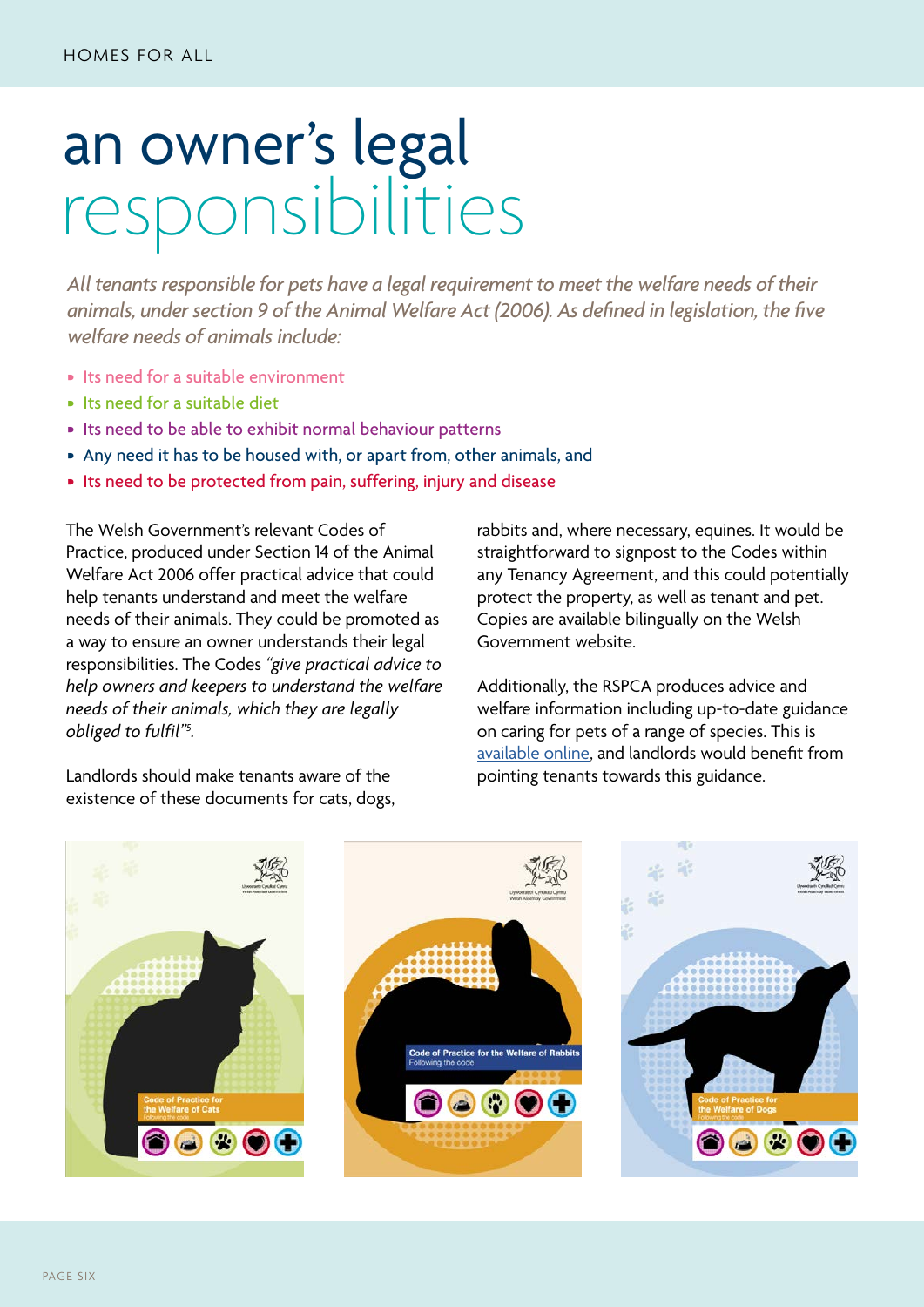### promoting responsible ownership

*Landlords could make available to tenants a list of local, reputable animal welfare organisations and vets which may be able to offer support and advice.* 

#### **Neutering**

Having an animal spayed or castrated is the best way to prevent unwanted breeding. It can also help prevent illnesses and some unwanted behaviour in pets, which, in turn, could help prevent damage to a property. Where pets are based at a property, landlords should strongly consider making neutering - unless contrary to veterinary advice - a condition of tenancy.

#### **Microchipping**

Ensuring pets are positively identified can help reunite stray dogs with their owners, and contribute towards reducing instances anti-social behaviour linked with animals, which can prevent larger issues at private lets from escalating. In Spring 2016, it will be a legal requirement for all dogs in Wales to be microchipped. It is also a legal requirement for owners to ensure their dog wears a collar and tag.

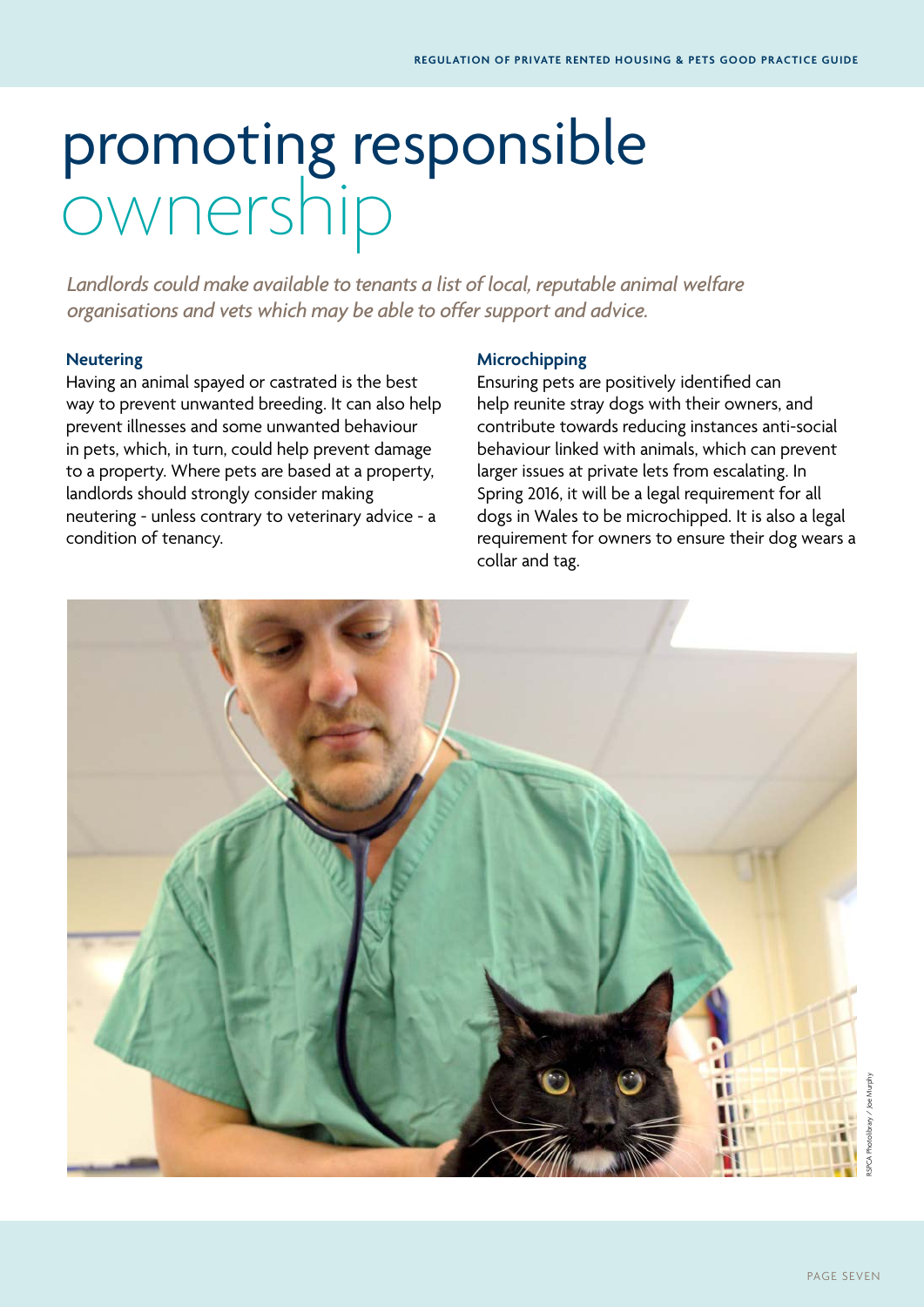# unauthorised pets

*Tenants may seek to obtain a pet without permission, or when permission has been denied for a pet or, depending on the tenancy terms, a particular species not allowed at the property.* 

Additionally, landlords may be faced with a situation whereby a tenant is keeping pets at a property without permission on a temporary basis; for example for a friend or family member. Under the Animal Welfare Act, in such situations the tenant would then become legally responsible for providing care to the animal.

Whilst such breaches of the tenancy agreement are serious, we would urge landlords to consider a retrospective permissions procedure.

The welfare of both tenant and pet may be seriously compromised if they are forced to separate; and landlords may wish to favourably consider an appeals if it can be proved that the pet can be retained in a manner deemed satisfactory to the landlord. If a pet has been kept at a property for a long period of time without incident, the landlord should consider the reasons why they may impose separation.

It is hoped the issue of unauthorised pets within rental properties is less likely to materialise if issues regarding animals are discussed clearly during the process of a tenancy being set up.

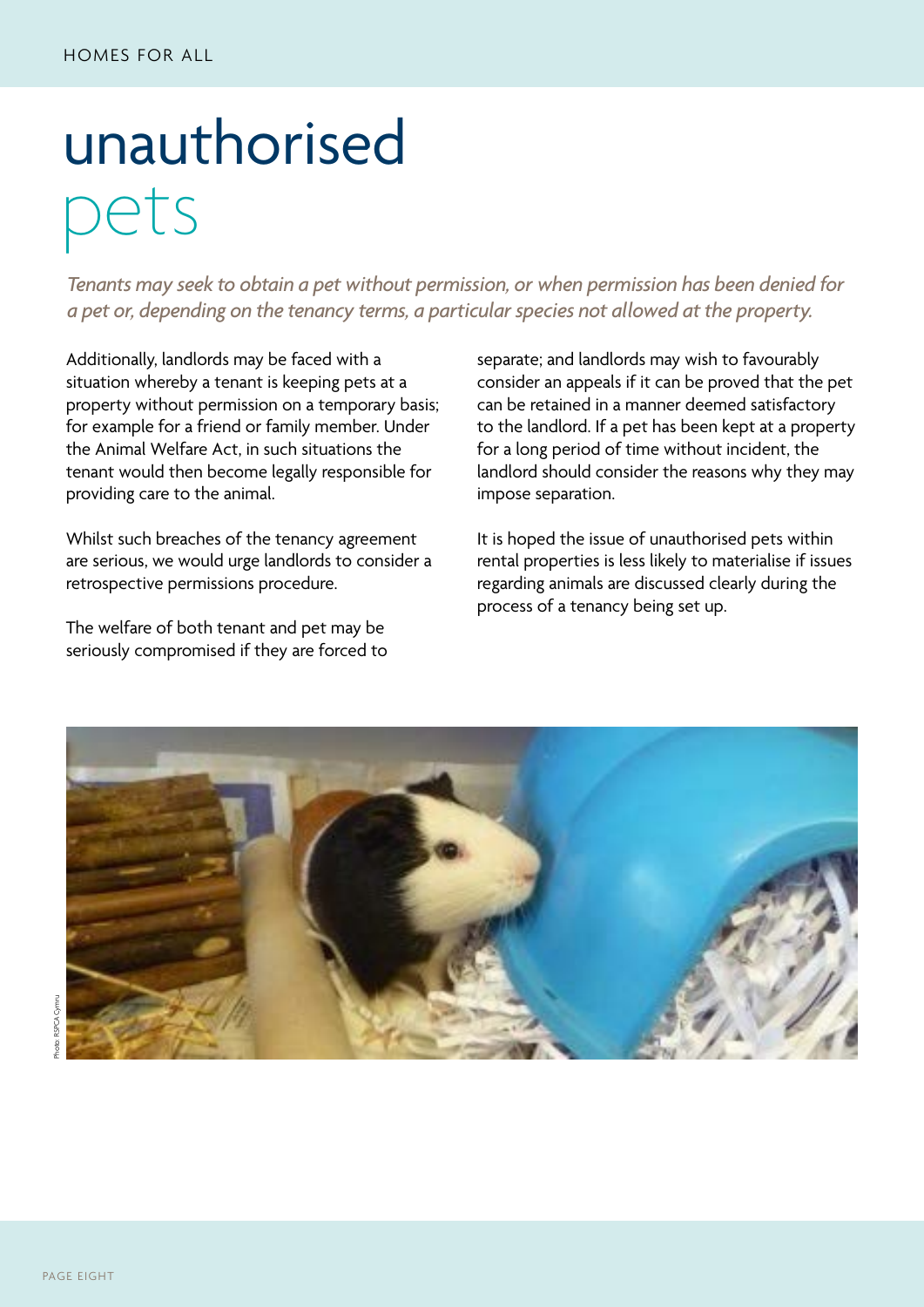## abandonments & evictions

*There may be situations in which landlords come across animals that have been left in a property following an abandonment or eviction.*

As owner of the property, in such circumstances, a landlord would be responsible for meeting the welfare needs of those animals under the Animal Welfare Act 2006.

Landlords are commonly advised to include a clause in the tenancy contract with regards to abandoned goods, and this should make specific reference to pets, where permitted at the property.

Should an eviction process be necessary, landlords should urge tenants to consider onward arrangements for their pets as early as possible, thus helping to prevent the escalation of any animal welfare issues. This will also help prevent abandonments. The provision of a contact list of reputable animal welfare organisations may also prove useful in these situations.

#### **Breeding & Pet Vending**

Landlords or agents could insert clauses into the tenancy agreement which tackle indiscriminate breeding and accidental ownership. A clear ban on the premises of any business activity related

to the breeding or vending of animals is advisable; as is a strong discouragement or proscription of non-commercial breeding. Dog breeding activity in licensed by Local Authorities in Wales under the Animal Welfare (Breeding of Dogs) (Wales) Regulations 2015, and any person with three or more breeding bitches, in addition to meeting other conditions, would by law require a license.

#### **Dangerous Dogs Act 1991**

Under the Dangerous Dogs Act 1991, it is against the law to own certain types of dog, namely the Pit bull terrier, Japanese Tosa, Dogo Argentino and Fila Braziliero. Where a court has judged any such dog to not be any danger to the public, it will have been placed on the Index of Exempted Dogs (IED). Additionally, assessments will also have been carried out on these dogs which should ensure their safety. There are also requirements such as insurance which those owners will be obliged to comply with in order to retain that dog. In these circumstances, a landlord should look to allow an exempted dog to be kept within a rented property.

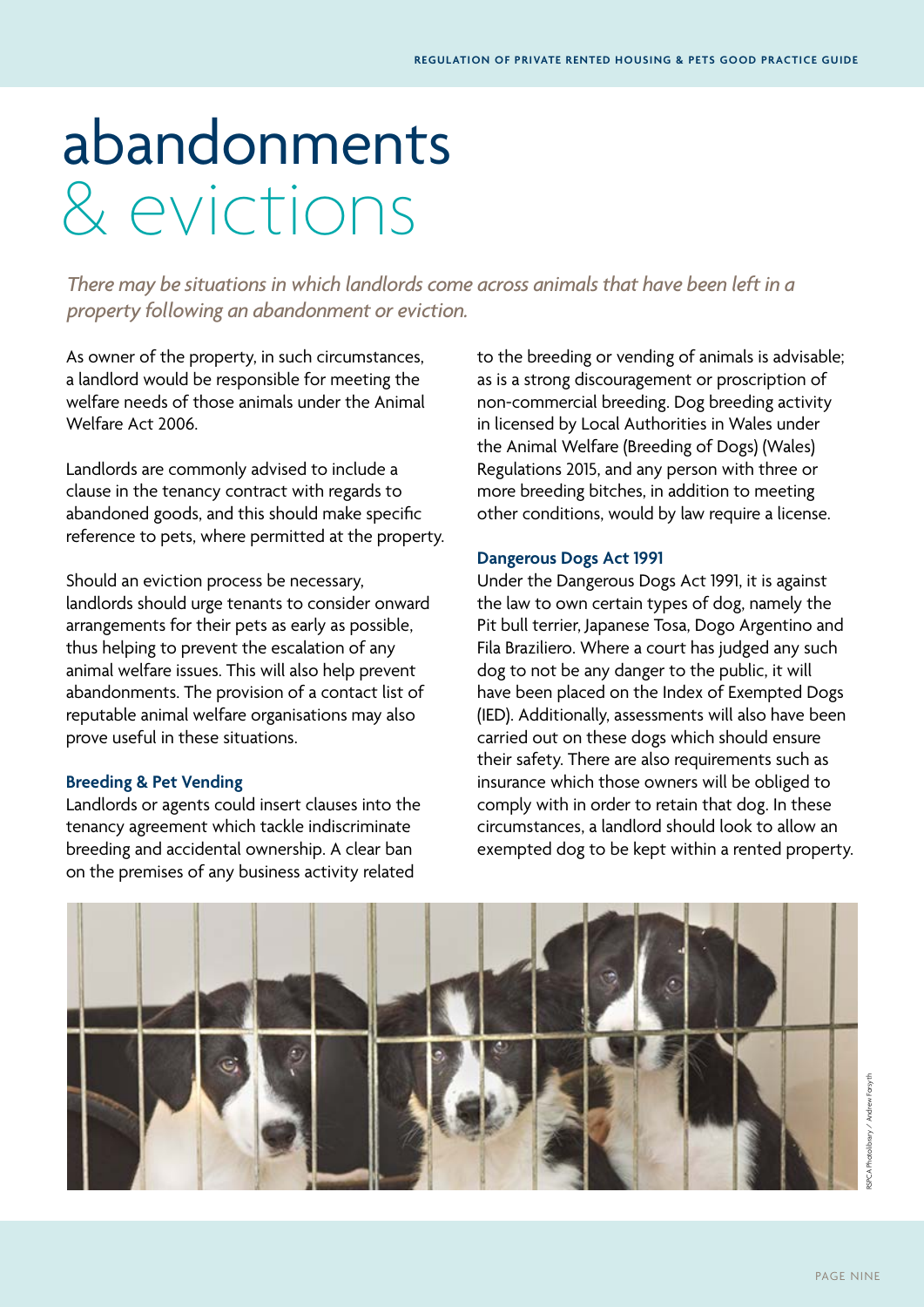### more information

Additional information is available at [RSPCA.cymru](http://www.rspca.org.uk/utilities/aboutus/wales) and [PoliticalAnimal.wales](http://politicalanimal.org.uk/wales/).

The RSPCA has produced guidance for social [landlords,](http://politicalanimal.org.uk/wp-content/uploads/2014/09/RSPCA-A-Guide-to-Good-Practice-Housing.pdf) which could prove useful to landlords and agents in the private rented sector.

Should you wish to discuss any of these issues further, please contact RSPCA Cymru at [externalaffairscymru@rspca.org.uk.](mailto: externalaffairscymru@rspca.org.uk)



#### *References*

- 1 Chartered Institute of Housing, the Private Rented Sector in Wales
- 2 National Survey for Wales: Headline results April 2014 – March 2015
- 3 Pet Food Manufacturers' Association Regional Pet Population Survey
- 4 The Guardian Pet owners face struggle to find rented accommodation, 27 July 2011
- 5 Welsh Government website, Codes of Practice, last updated: 28 September 2012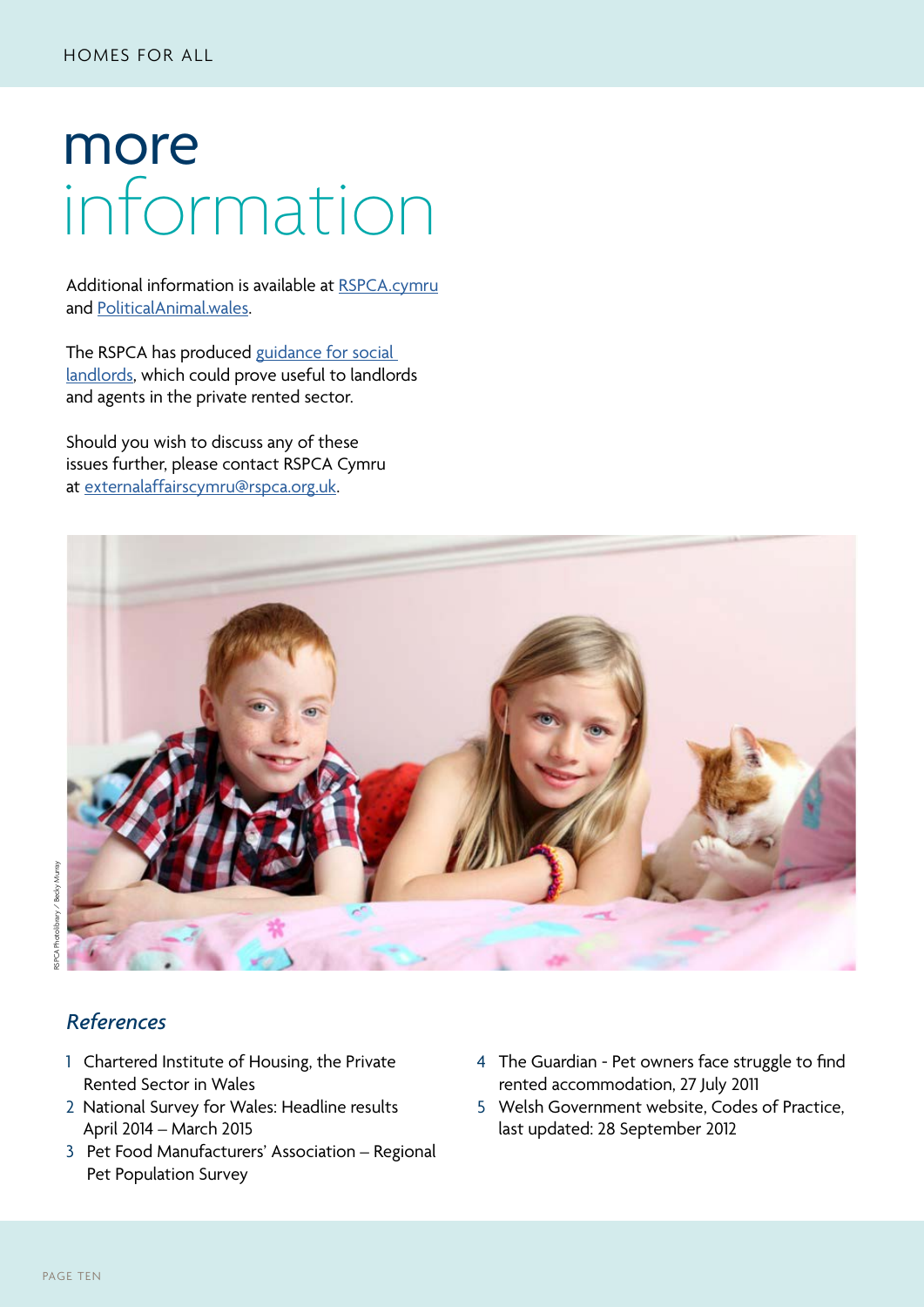#### Cartref i Bawb **<sup>2015</sup>**





[www.PoliticalAnimal.wales](http://www.politicalanimal.wales) Canllaw arfer da rheoleiddio tai rhent preifat ac anifeiliaid anwes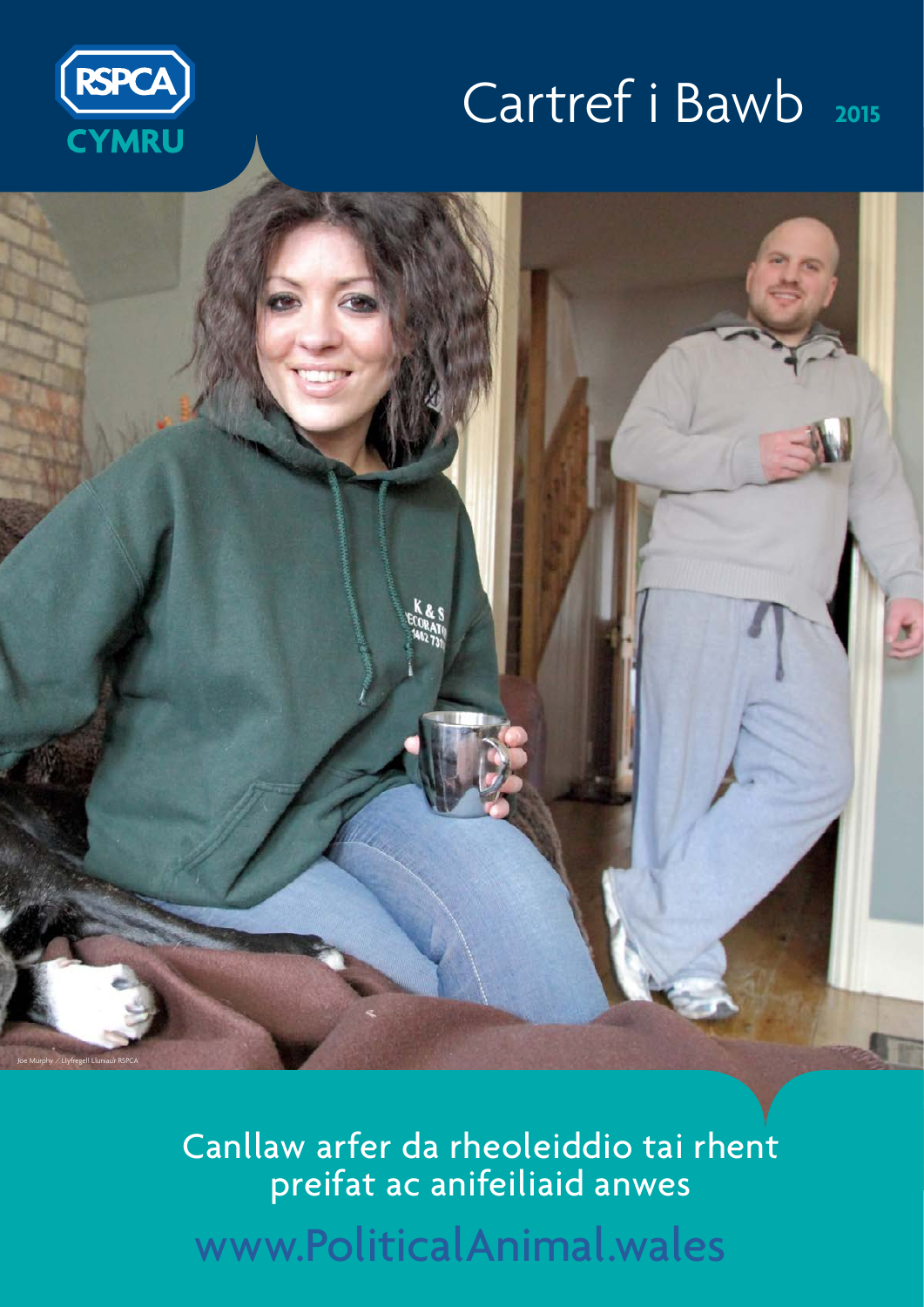## cartref i bawb

#### *Canllawiau ynghylch Tai Rhent Preifat ac Anifeiliaid Anwes*

*Ystyriaeth bwysig iawn i RSPCA Cymru yw'r llu o heriau sy'n gysylltiedig ag anifeiliaid a thai. Mae materion yn ymwneud ag anifeiliaid yn y sector rhentu preifat yn aml yn debyg iawn i'r rhai mewn tai cymdeithasol, ac maent yn haeddu'r un ffocws a thrafod, er budd yr anifail, y tenant, y landlord a'r gymuned ehangach.*



Mae'r sector rhentu preifat wedi tyfu'n sylweddol yng Nghymru yn y blynyddoedd diwethaf, ac mae tueddiadau yn dangos y bydd y sector yn parhau i dyfu. Rhwng 2001/02 a 2011/12, mae amcangyfrifon stoc anheddau a deiliadaeth llety rhent preifat wedi cynyddu o 7 y cant i 14 y cant.<sup>1</sup> Gan fod 47 y cant o aelwydydd yng Nghymru yn berchen ar o leiaf un anifail,<sup>2</sup> a pherchenogaeth ar anifeiliaid anwes yma yn uwch nag yn y Deyrnas Unedig yn ei chyfanrwydd,<sup>3</sup> mae'n debygol iawn y bydd nifer y bobl sydd am gadw anifeiliaid anwes mewn llety rhent preifat yn parhau i ddringo yng Nghymru.

Cyflwynodd Deddf Tai (Cymru) 2014 gynllun i gofrestru a thrwyddedu pob landlord/asiant yng Nghymru. Mae hwn yn cynnig cyfle unigryw i hyrwyddo rhai o'r materion allweddol y dylai'r sector eu hystyried o ran cadw anifeiliaid anwes mewn llety rhent preifat, ar yr un pryd â chwalu'r stigma a'r ofn sydd gan rai landlordiaid i ganiatáu hyn. Mae'r manteision posibl yn sylweddol i landlordiaid, tenantiaid ac anifeiliaid.

Er nad oes rhwymedigaeth gyfreithiol ar landlordiaid yn y sector rhentu preifat i weithredu arferion fel y rhai a geir yn y Canllaw 'Cartref i Bawb' hwn, gall landlordiaid preifat weithredu llawer o'r canllawiau gyda dim ond mân oblygiadau o ran adnoddau ar eu rhan nhw. Gall y manteision hirdymor fod yn hynod arwyddocaol, gan gynnwys diogelu'r eiddo, cynyddu'r siawns o gael trefniant gosod sy'n llwyddiannus a chodi safonau lles anifeiliaid.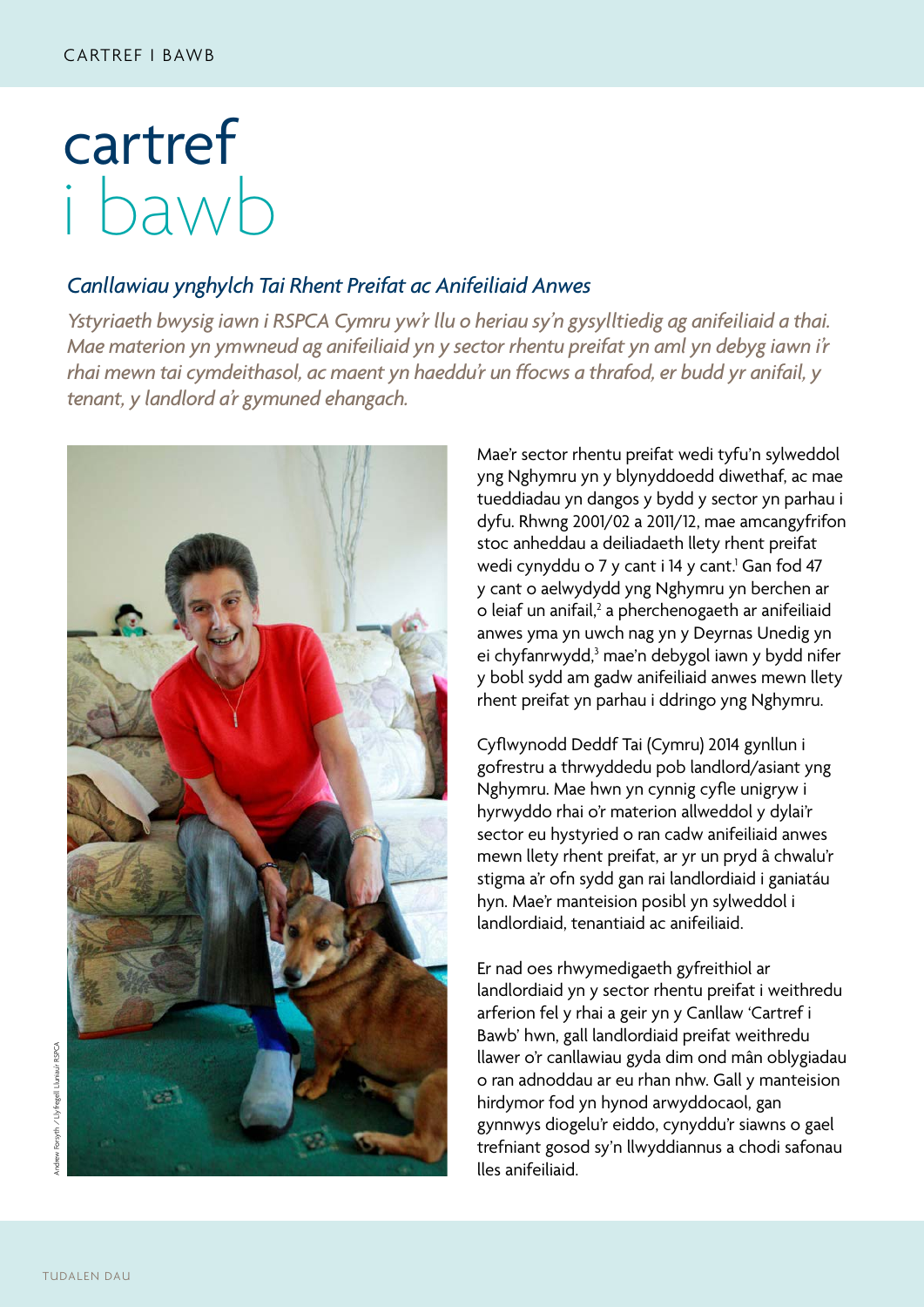# ceisiadau am gael cadw anifail

*Testun pryder yw bod adroddiadau a thueddiadau diwydiant yn dangos mai anifeiliaid anwes yn anfwriadol sy'n aml yn dioddef yn sgil angen cynyddol cymdeithas am dai rhent preifat.4 Mae perchnogion yn aml yn ei chael yn anodd dod o hyd i lety rhent addas sydd yn fodlon derbyn ceisiadau am anifeiliaid anwes.* 

*Mae RSPCA Cymru yn annog landlordiaid preifat i fod yn hyblyg ac i ystyried ceisiadau gan denantiaid i gadw anifeiliaid anwes yn ôl achosion penodol, pan fydd cyfleusterau i ofalu'n briodol am bob anifail.*



Mae'n bosibl fod landlordiaid yn bryderus ynghylch derbyn ceisiadau oherwydd ofn y bydd yr anifail yn difrodi'r eiddo, neu'n achosi niwsans. Fodd bynnag, o'i reoli'n gywir, mae gadael i denantiaid gadw anifeiliaid anwes yn gallu arwain at greu manteision cymdeithasol pellgyrhaeddol, hyrwyddo perchnogaeth gyfrifol ar anifeiliaid a chynorthwyo tenantiaid i fod yn hapus ac iach. Gall hyn fod o fudd i'r landlord drwy helpu i sicrhau trefniadau gosod hirach yn llwyddiannus.

Y gobaith hefyd yw y byddai'n lleihau achosion o anifeiliaid yn cael eu rhoi i ffwrdd yn ddiangen, neu, mewn achosion eithafol, yn cael eu gadael.

Mae eiddo rhent sy'n caniatáu anifeiliaid anwes, pan fo'n briodol, yn debygol o fod yn eiddo mwy dymunol. Gan fod lefelau uchel o berchnogaeth anifeiliaid anwes yng Nghymru a thwf yn y sector rhentu preifat, yr awgrym yw y bydd y galw am lety o'r fath yn debygol o dyfu. Oherwydd hynny, mae'n bosibl y bydd landlordiaid yn ei chael yn haws cael tenantiaid i eiddo os oes ganddynt bolisi priodol sy'n ystyried lles wrth ganiatáu anifeiliaid anwes.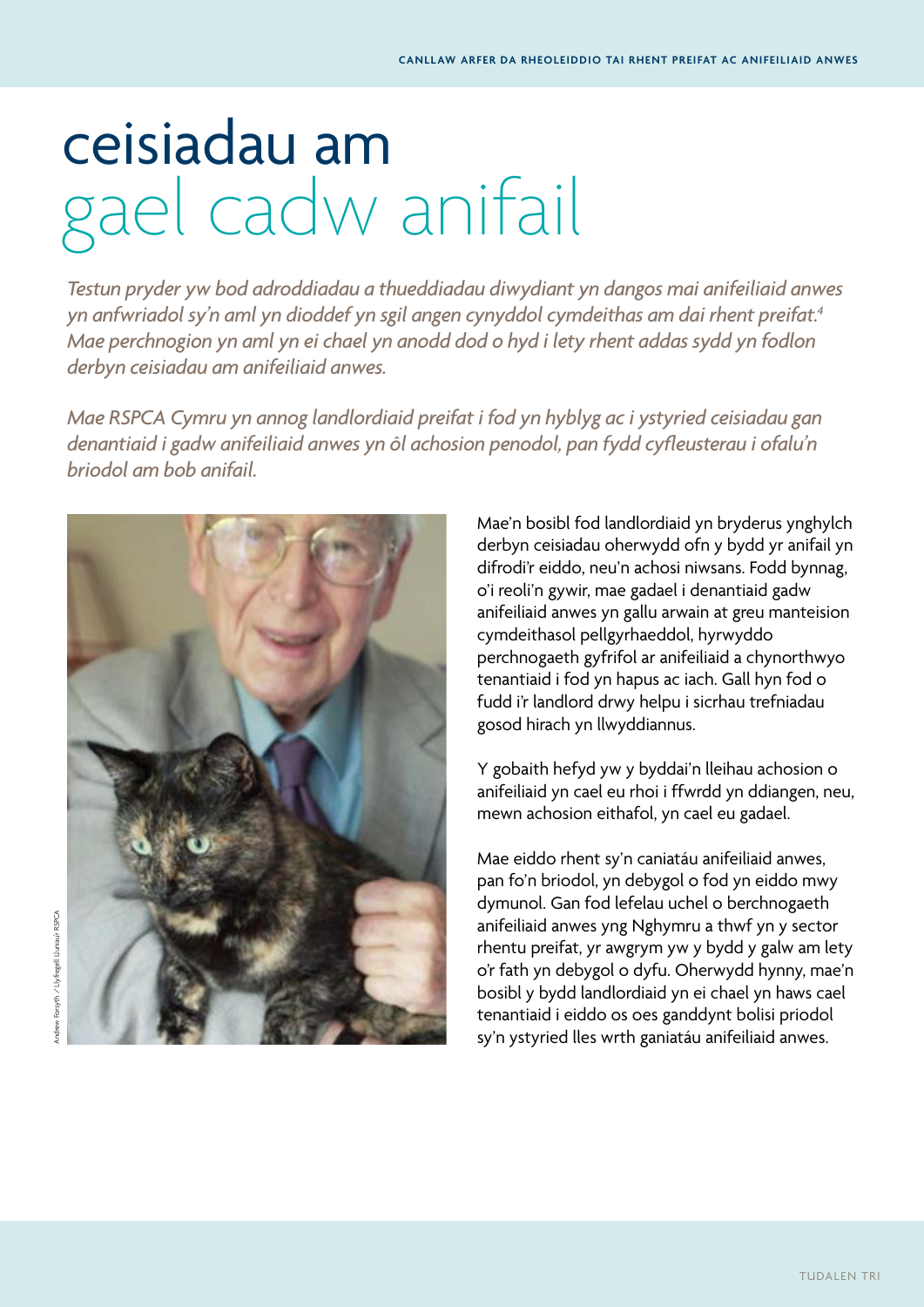# trefnu tenantiaeth

*Wrth drefnu tenantiaeth, mae'n bwysig iawn bod y landlord/asiant a'r darpar denant(iaid) yn cael trafodaeth ynghylch cadw anifeiliaid yn yr eiddo.*

Bydd hyn yn gallu atal amgylchiadau neu anghytundebau na ragwelwyd yn codi, ac yn helpu i amddiffyn lles yr anifeiliaid dan sylw. Dylai darpar denantiaid ddeall yn glir ar ddechrau'r denantiaeth

a yw anifeiliaid anwes yn cael bod yn yr eiddo ai peidio, yn ogystal â gwerthfawrogi amodau cysylltiedig eraill yn ymwneud â chadw anifeiliaid yn yr eiddo.

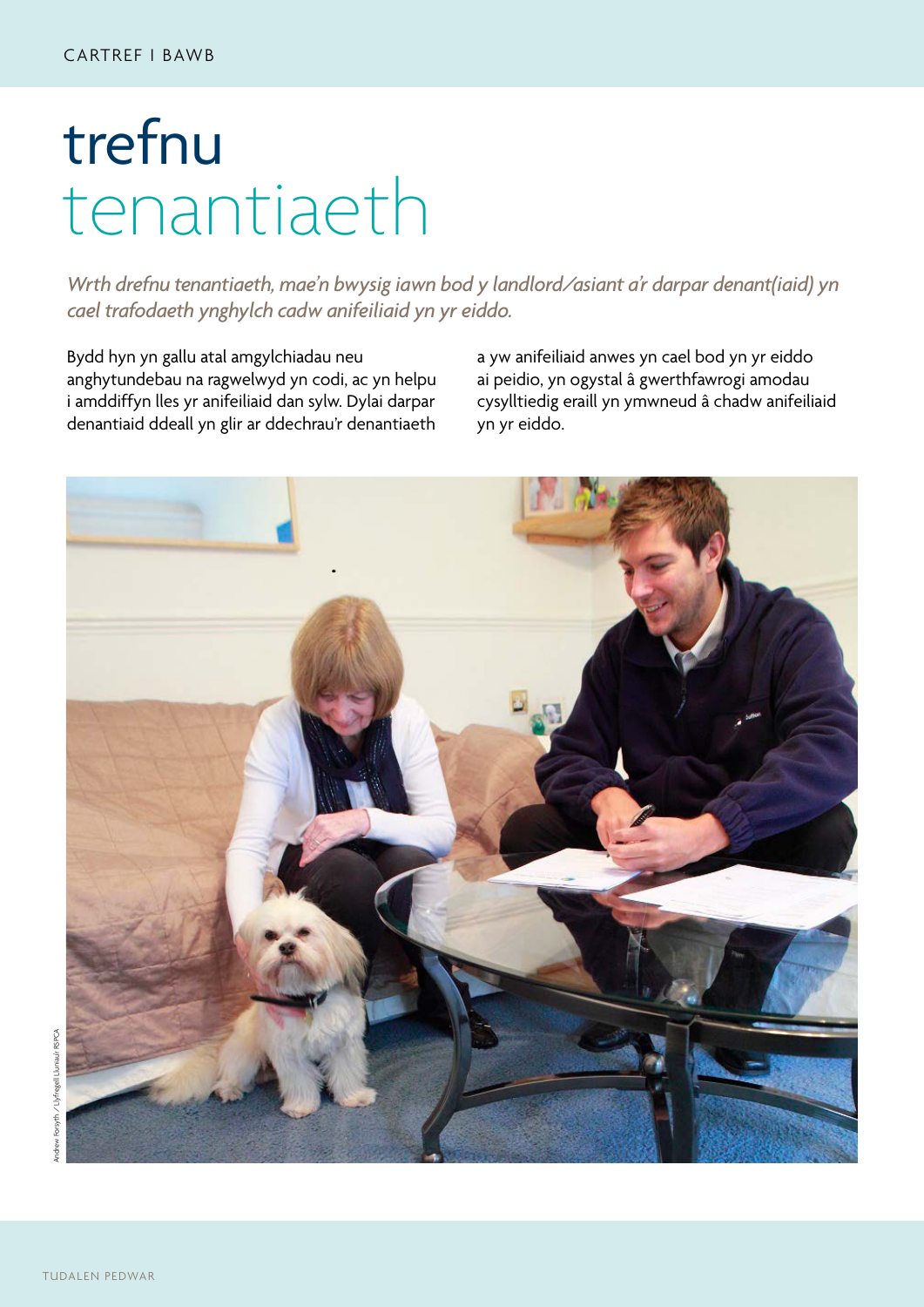# polisi anifeiliaid anwes a chytundebau tenantiaeth

*Er mwyn osgoi problemau yn gwaethygu, ac i sicrhau cael trefniant tenantiaeth lwyddiannus sy'n cynnwys anifeiliaid anwes yn yr eiddo, mae RSPCA Cymru yn argymell cyflwyno gweithdrefn wedi'i diffinio'n glir yn y Cytundeb Tenantiaeth, neu ddatblygu Polisi Anifeiliaid Anwes cysylltiedig, sy'n amlinellu'n glir y rheolau a'r amodau ynghylch cadw anifeiliaid yn yr eiddo.* 

Er bod rhai landlordiaid yn gwneud cytundebau ar lafar, bydd gosod amodau o'r fath yn ysgrifenedig yn rhoi eglurder mawr ei angen ac yn sicrhau bod modd cyfeirio at y Polisi yn nes ymlaen. Dylai cytundeb ysgrifenedig o'r fath amlinellu'n glir yr ymddygiad a ddisgwylir gan denantiaid o ran anifeiliaid anwes yn yr eiddo, yr hyn a ddisgwylir ganddynt fel perchnogion cyfrifol (gan gynnwys eu rhwymedigaethau cyfreithiol), a chanlyniadau methu â chadw at y polisi. Dylai unrhyw bolisi fod yn rhesymol ac yn gymesur a chael ei orfodi yn deg ac yn gyson.



#### *Dylai fanylu ynghylch y canlynol:*

- Cyfrifoldebau cyfreithiol perchennog i sicrhau anghenion lles yr anifeiliaid sydd yn eu gofal yn ôl y Ddeddf Lles Anifeiliaid.
- Lle bo'n briodol, nifer ac/neu rywogaethau'r anifeiliaid a ganiateir yn yr eiddo.
- Y broses a ddefnyddir os caiff anifeiliaid anwes heb ganiatâd eu canfod yn yr eiddo.
- Gwaharddiad ar weithgareddau penodol megis bridio anifeiliaid neu eu gwerthu o'r eiddo.
- Bod yn rhaid i'r perchennog sicrhau nad yw'r anifail anwes yn achosi niwsans neu'n cael ei ddefnyddio mewn modd y gellid ei ystyried yn wrthgymdeithasol.

Dylai landlordiaid osgoi gosod cyfyngiadau llym, gormesol ar nifer yr anifeiliaid y gellir eu cael mewn eiddo. Dylid ystyried yn fwy na dim pa mor abl yw'r darpar denantiaid i fodloni anghenion lles yr anifeiliaid yn yr eiddo.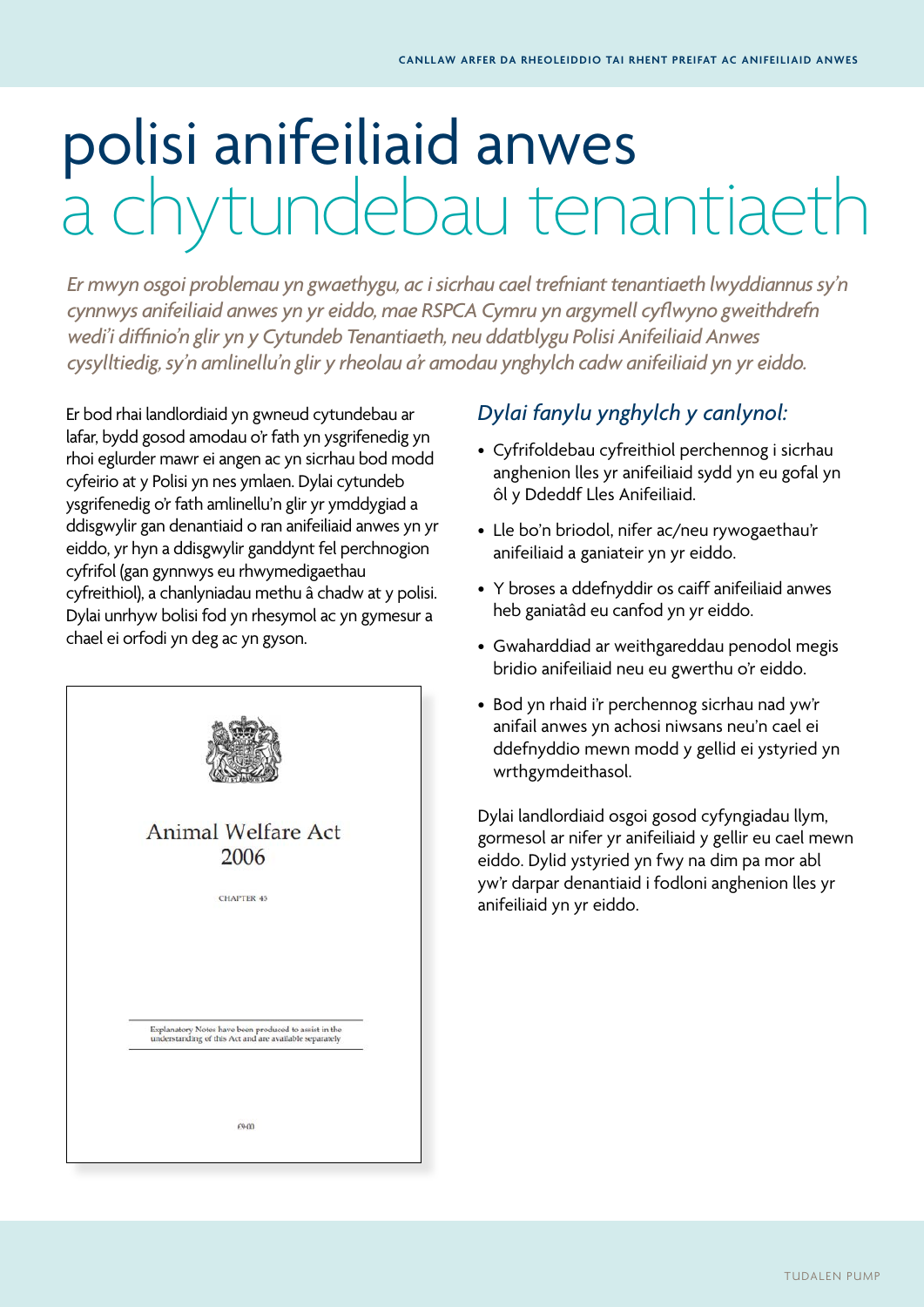# cyfrifoldeb cyfreithiol perchennog

*Mae'n ofyniad cyfreithiol ar bob tenant sy'n gyfrifol am anifeiliaid anwes i fodloni anghenion lles eu hanifeiliaid, o dan adran 9 y Ddeddf Lles Anifeiliaid (2006). Yn ôl diffiniad y ddeddfwriaeth, mae 5 angen lles anifeiliaid yn cynnwys:*

- Yr angen am amgylchedd addas
- Yr angen am ddeiet addas
- Yr angen i ymddwyn yn normal
- Unrhyw angen sydd ganddynt i fyw gydag anifeiliaid eraill, neu ar wahân, a
- Rhaid eu gwarchod rhag poen, dioddefaint, anaf ac afiechyd

Mae Codau Ymarfer perthnasol Llywodraeth Cymru, wedi'u llunio o dan Adran 14 Deddf Lles Anifeiliaid 2006, yn cynnig cyngor ymarferol a allai helpu tenantiaid i ddeall a bodloni anghenion lles eu hanifeiliaid. Gellid hyrwyddo'r Codau Ymarfer hyn fel ffordd o sicrhau bod perchennog yn deall eu cyfrifoldebau cyfreithiol. Mae'r Codau "yn rhoi cyngor ymarferol i helpu perchnogion a cheidwaid i ddeall anghenion lles eu hanifeiliaid, ac mae eu cyflawni yn rhwymedigaeth gyfreithiol arnynt"<sup>5</sup>.

Dylai landlordiaid sicrhau bod tenantiaid yn gwybod am fodolaeth y dogfennau hyn ar gyfer cathod, cŵn, cwningod a, lle bo angen, ceffylau. Byddai'n rhwydd cyfeirio at y Codau mewn unrhyw Gytundeb Tenantiaeth, a gallai hyn o bosibl amddiffyn yr eiddo, yn ogystal â'r tenant a'r anifail anwes. Mae copïau ar gael yn ddwyieithog ar wefan Llywodraeth Cymru.

Yn ogystal, mae gan yr RSPCA gyngor a gwybodaeth ar les, gan gynnwys y canllawiau diweddaraf ar ofalu am anifeiliaid anwes mewn amrywiaeth o rywogaethau. Mae'r rhain [ar gael ar-lein,](http://gov.wales/topics/environmentcountryside/ahw/animalwelfare/pets/codesofpractice/?skip=1&lang=cy) a byddai'n fanteisiol i landlordiaid dynnu sylw tenantiaid at y canllawiau hyn.

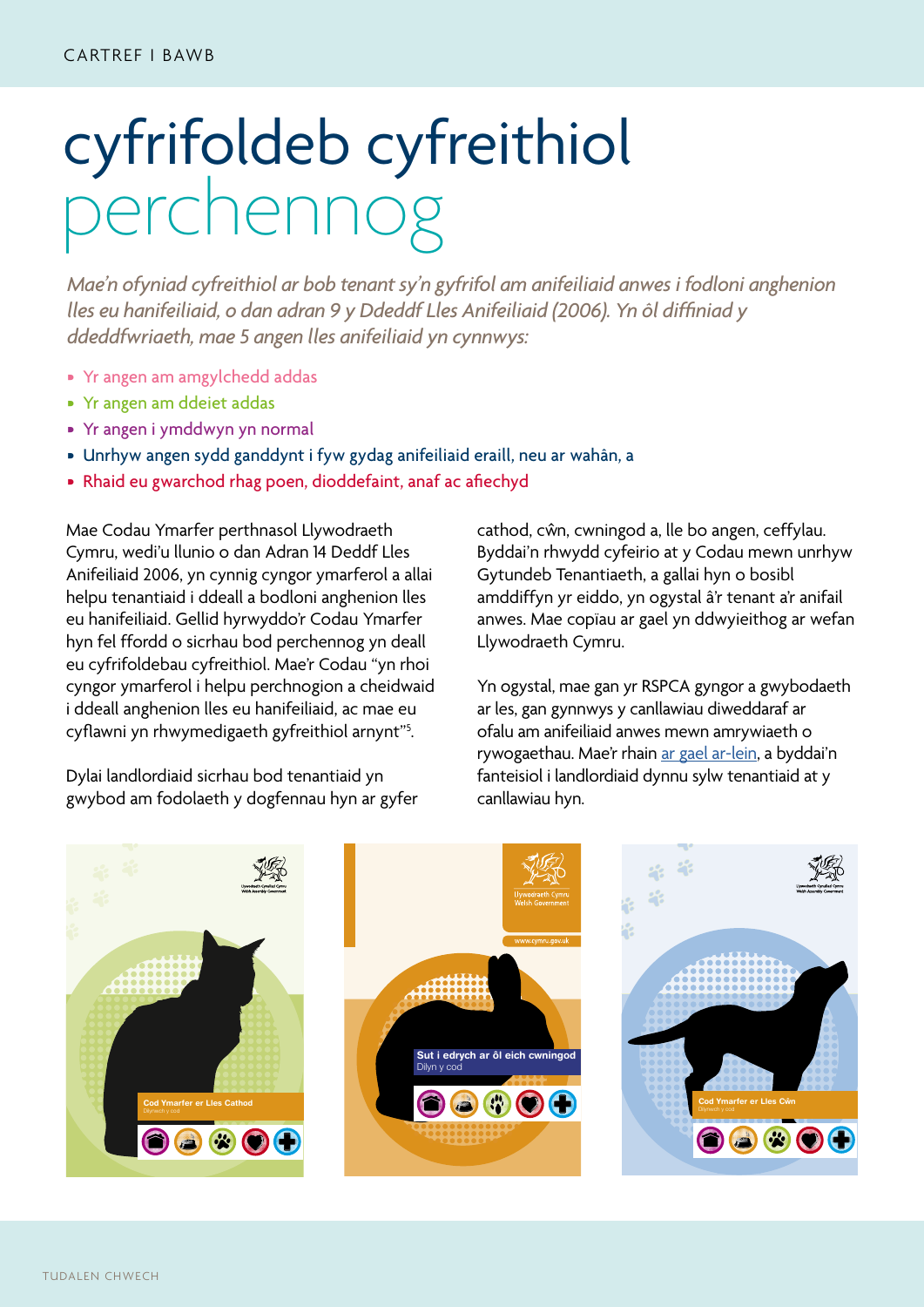# hyrwyddo perchnogaeth gyfrifol

*Gallai landlordiaid roi rhestr o sefydliadau lles anifeiliaid a milfeddygon lleol sydd ag enw da a allai gynnig cymorth a chyngor i denantiaid.* 

#### **Ysbaddu**

Sbaddu anifail yw'r ffordd orau o atal bridio diangen. Mae hefyd yn gallu helpu i atal salwch a pheth ymddygiad annerbyniol mewn anifeiliaid anwes, sydd, yn ei dro, yn helpu i atal difrod i eiddo. Pan fo anifeiliaid anwes yn byw mewn eiddo, dylai landlordiaid ystyried yn gryf gwneud ysbaddu yn un o amodau'r denantiaeth – oni bai fod hynny'n groes i gyngor milfeddygol.

#### **Gosod microsglodion**

Mae sicrhau bod anifeiliaid anwes yn gallu cael eu hadnabod yn helpu i aduno cŵn sy'n crwydro gyda'u perchnogion, ac yn cyfrannu tuag at leihau achosion o ymddygiad gwrthgymdeithasol sy'n gysylltiedig ag anifeiliaid, yn ogystal ag atal problemau mwy o faint rhag gwaethygu mewn llety preifat. Ym mis Ebrill 2016, bydd yn ofyniad cyfreithiol i gŵn yng Nghymru gael microsglodyn arnynt. Mae hefyd yn ofyniad cyfreithiol i berchnogion sicrhau bod eu cŵn yn gwisgo coler a thag.

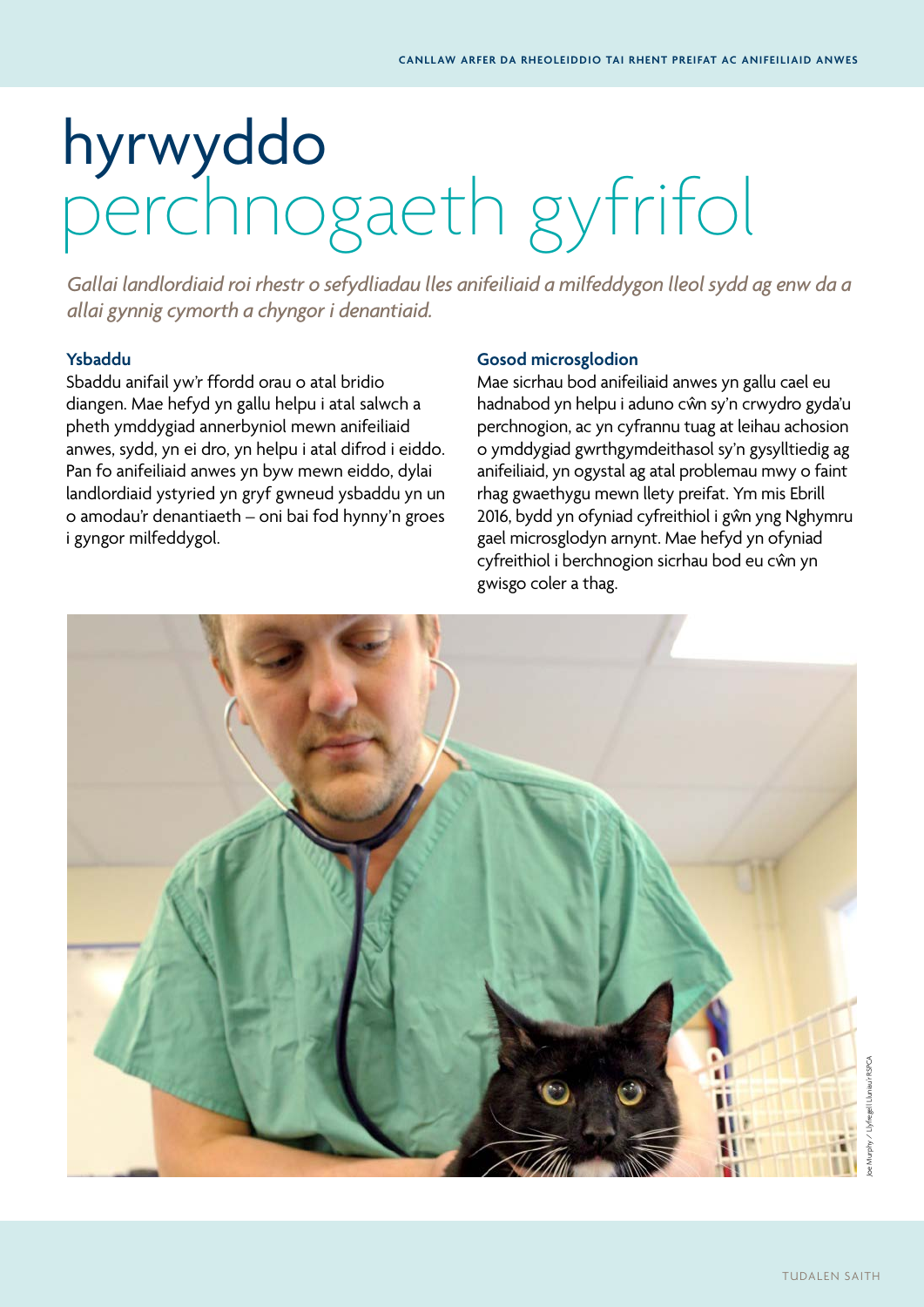# anifeiliaid anwes heb ganiatâd

*Mae'n bosibl y gall tenantiaid geisio cadw anifail anwes heb ganiatâd, neu pan fydd caniatâd am anifail anwes wedi'i wrthod neu, yn dibynnu ar delerau'r denantiaeth, yn cael rhywogaeth benodol na chaniateir yn yr eiddo.* 

Yn ogystal, efallai y bydd landlordiaid yn wynebu sefyllfa lle bydd tenant yn cadw anifeiliaid anwes heb ganiatâd am gyfnod byr dros-dro; er enghraifft yn gwarchod dros ffrind neu aelod o'r teulu. O dan y Ddeddf Lles Anifeiliaid, mewn sefyllfaoedd o'r fath byddai'r tenant wedyn yn gyfreithiol gyfrifol am ddarparu gofal i'r anifail.

Er bod achosion fel hyn o dorri'r cytundeb tenantiaeth yn ddifrifol, byddem yn annog landlordiaid i ystyried rhoi ôl-ganiatâd.

Os bydd y tenant a'r anifail anwes yn cael eu gorfodi i wahanu, efallai y bydd eu lles mewn perygl; mae'n bosibl y byddai landlordiaid yn fodlon ystyried apeliadau yn ffafriol os gellir profi bod modd cadw'r anifail anwes mewn ffordd sy'n foddhaol i'r landlord. Os yw anifail anwes wedi cael ei gadw ar eiddo am gyfnod hir o amser heb i ddim byd ddigwydd, dylai'r landlord bwyso a mesur y rhesymau pam gorfodi eu gwahanu.

Y gobaith yw y bydd achosion o anifeiliaid anwes mewn eiddo rhent heb ganiatâd yn llai tebygol o ddigwydd os bydd materion yn ymwneud ag anifeiliaid yn cael eu trafod yn glir yn ystod y broses sefydlu'r denantiaeth.

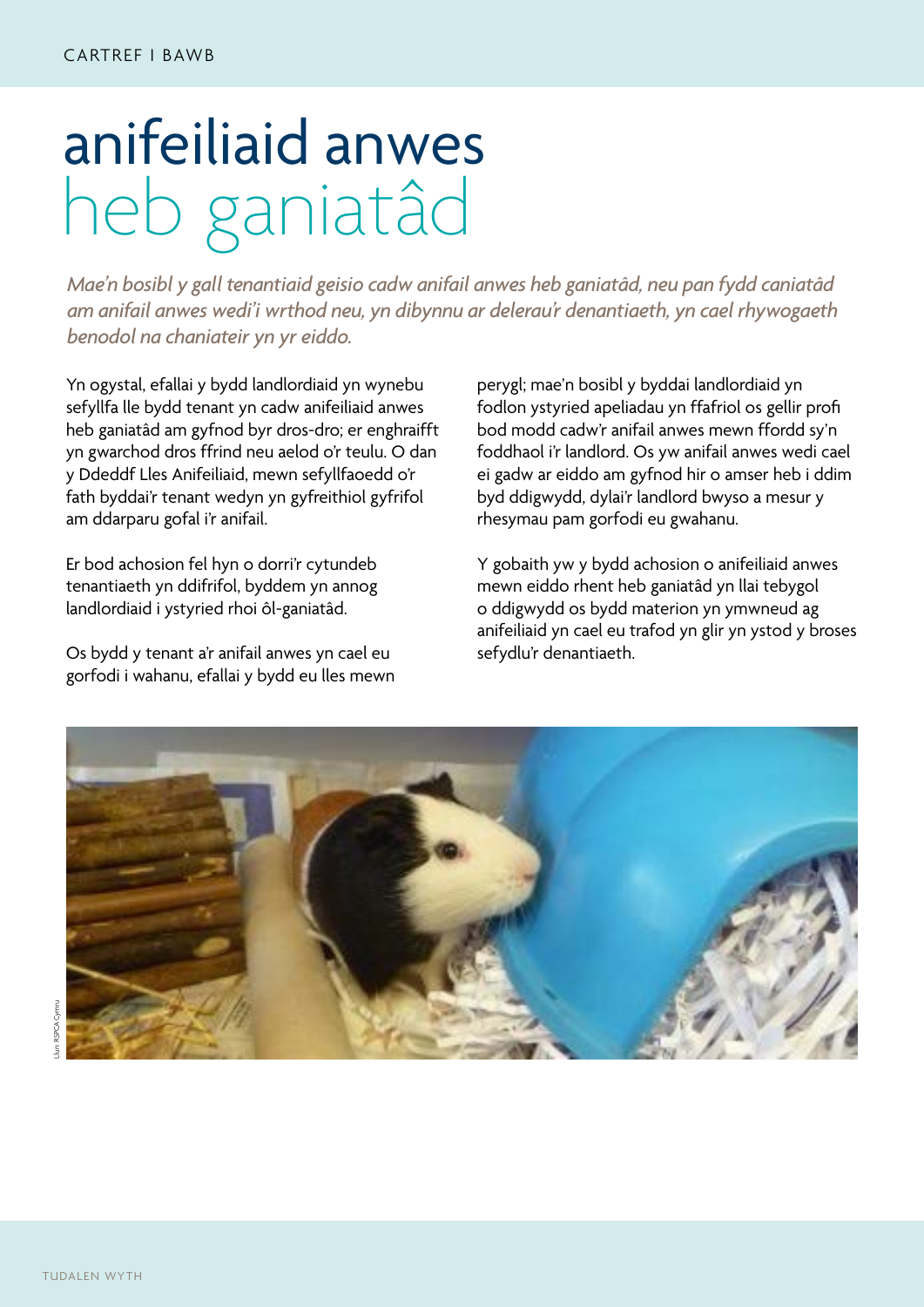### gadael a throi allan

*Efallai y bydd sefyllfaoedd yn codi pan fo landlordiaid yn dod ar draws anifeiliaid sydd wedi cael eu gadael mewn eiddo ar ôl i'r tenantiaid adael neu gael eu troi allan.* 

Fel perchennog yr eiddo, mewn amgylchiadau o'r fath, y landlord fyddai'n gyfrifol am fodloni anghenion lles yr anifeiliaid hynny o dan Ddeddf Lles Anifeiliaid 2006.

Caiff landlordiaid eu cynghori yn aml i gynnwys cymal mewn contract tenantiaeth yn ymwneud â nwyddau sydd wedi'u gadael, a dylai hwn gyfeirio'n benodol at anifeiliaid anwes hefyd, os caniateir hwy yn yr eiddo.

Os bydd troi tenantiaid allan yn angenrheidiol, dylai landlordiaid annog y tenantiaid i ystyried trefniadau ymlaen llaw ar gyfer eu hanifeiliaid anwes cyn gynted â phosibl, a thrwy hynny helpu i atal unrhyw waethygu o ran materion lles anifeiliaid. Bydd hyn hefyd yn helpu i atal gadael yr anifeiliaid. Byddai darparu rhestr o sefydliadau a mudiadau lles anifeiliaid sydd ag enw da hefyd yn ddefnyddiol yn y sefyllfaoedd hyn.

#### **Bridio a Gwerthu Anifeiliaid Anwes**

Dylai landlordiaid neu asiantiaid roi cymal yn eu cytundeb tenantiaeth ynghylch bridio diwahân a bod yn berchennog ar ddamwain. Y cyngor yw cael gwaharddiad clir yn yr eiddo ar unrhyw

weithgaredd busnes yn ymwneud â bridio neu werthu anifeiliaid; yn ogystal ag anghymeradwyo'n gryf neu wahardd bridio anfasnachol. Mae bridio cŵn wedi'i drwyddedu gan awdurdodau lleol yng Nghymru o dan Reoliadau Lles Anifeiliaid (Bridio Cŵn) (Cymru) 2015, ac yn ôl y gyfraith mae'n rhaid i unrhyw un sydd â thair gast fridio neu fwy gael trwydded, yn ogystal â bodloni amodau eraill.

#### **Deddf Cwˆn Peryglus 1991**

O dan Ddeddf Cŵn Peryglus 1991, mae bod yn berchen ar rai mathau o gi yn erbyn y gyfraith, sef daeargi pydew (pit bull terrier), Tosa Siapaneaidd, Dogo Argentino a'r Fila Braziliero. Os bydd llys wedi barnu nad yw unrhyw gi o'r fath yn berygl i'r cyhoedd, bydd wedi cael ei roi ar y Mynegai Cŵn wedi'u Heithrio (IED). Yn ogystal, bydd asesiadau wedi'u cynnal ar y cŵn hyn a ddylai sicrhau eu diogelwch. Mae yna hefyd ofynion megis yswiriant y mae'n rhaid i'r perchnogion hynny gydymffurfio â nhw er mwyn cadw'r ci. Yn yr amgylchiadau hyn, dylai landlord ystyried caniatáu bod ci wedi'i eithrio yn cael ei gadw mewn eiddo rhent.